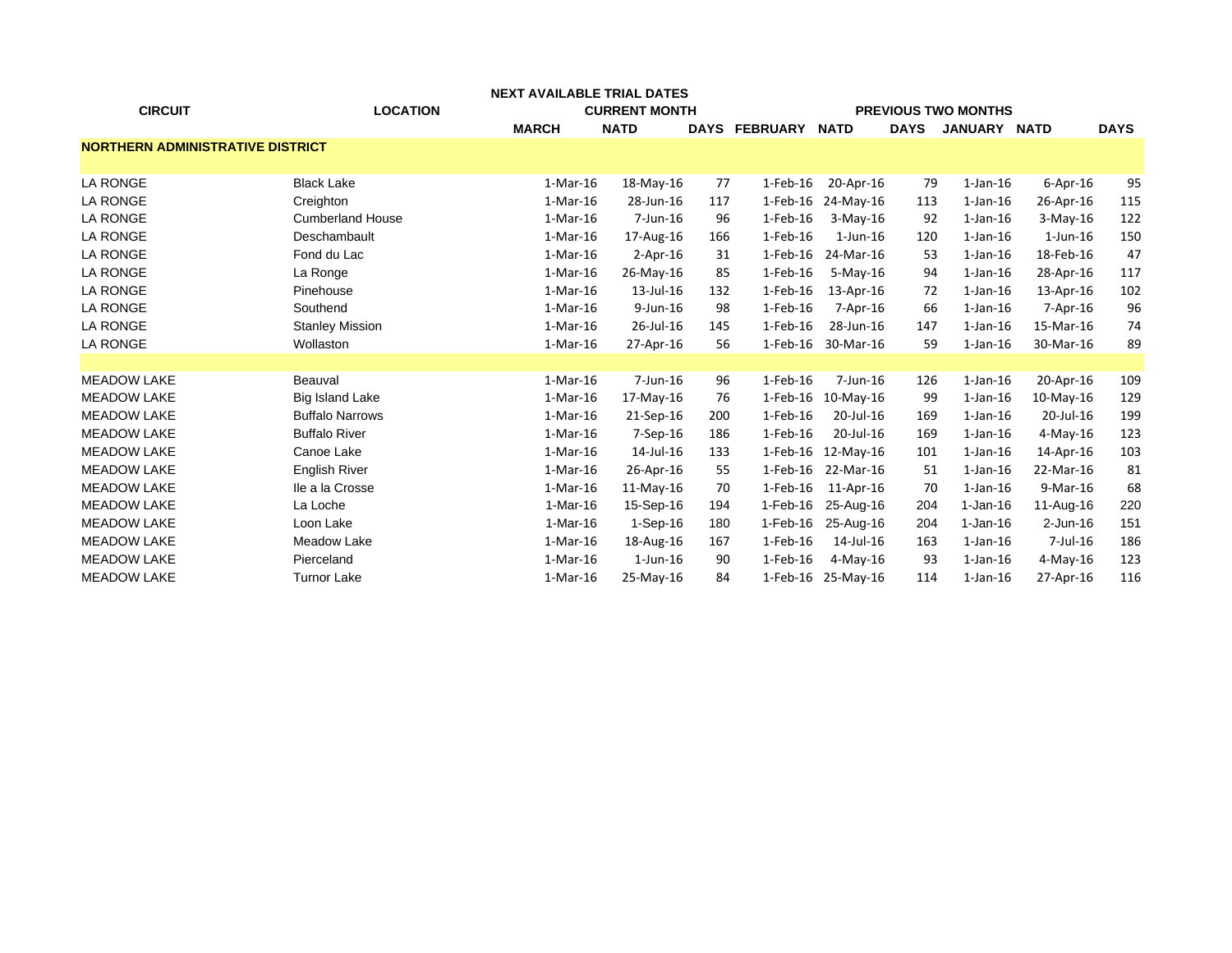| IT                        | <b>LOCATION</b>                    | <b>CURRENT MONTH</b> |              |     |                | <b>PREVIOUS TWO MONTHS</b> |             |                |                |             |  |  |
|---------------------------|------------------------------------|----------------------|--------------|-----|----------------|----------------------------|-------------|----------------|----------------|-------------|--|--|
|                           |                                    | <b>MARCH</b>         | <b>NATD</b>  |     | DAYS FEBRUARY  | <b>NATD</b>                | <b>DAYS</b> | JANUARY NATD   |                | <b>DAYS</b> |  |  |
| <b>SOUTH OF SASKATOON</b> |                                    |                      |              |     |                |                            |             |                |                |             |  |  |
|                           |                                    |                      |              |     |                |                            |             |                |                |             |  |  |
| <b>ESTEVAN</b>            | Estevan                            | $1-Mar-16$           | $10$ -May-16 | 69  | 1-Feb-16       | 30-Mar-16                  | 59          | $1$ -Jan- $16$ | 30-Mar-16      | 89          |  |  |
| <b>ESTEVAN</b>            | Carlyle                            | $1-Mar-16$           | $6$ -Jul-16  | 125 | 1-Feb-16       | $4-May-16$                 | 93          | $1$ -Jan-16    | $6 - Apr - 16$ | 95          |  |  |
| <b>ESTEVAN</b>            | Carnduff                           | $1-Mar-16$           | $1-Sep-16$   | 180 | $1-Feb-16$     | $7$ -Jul-16                | 156         | $1$ -Jan- $16$ | 7-Jul-16       | 186         |  |  |
| <b>ESTEVAN</b>            | Weyburn (Small Claims)             | $1-Mar-16$           | 19-May-16    | 78  | 1-Feb-16       | 17-Mar-16                  | 46          | $1$ -Jan- $16$ | 18-Feb-16      | 47          |  |  |
| <b>ESTEVAN</b>            | Weyburn (Criminal Trials)          | $1-Mar-16$           | 12-Jul-16    | 131 | 1-Feb-16       | 7-Jun-16                   | 126         | $1$ -Jan- $16$ | 26-Apr-16      | 115         |  |  |
|                           |                                    |                      |              |     |                |                            |             |                |                |             |  |  |
| MOOSE JAW                 | Assiniboia                         | $1-Mar-16$           | $9$ -Jun-16  | 98  | $1-Feb-16$     | 14-Apr-16                  | 73          | $1$ -Jan- $16$ | 14-Apr-16      | 103         |  |  |
| MOOSE JAW                 | Moose Jaw                          | $1-Mar-16$           | $10-May-16$  | 69  | $1-Feb-16$     | 14-Apr-16                  | 73          | $1$ -Jan- $16$ | 22-Mar-16      | 81          |  |  |
|                           |                                    |                      |              |     |                |                            |             |                |                |             |  |  |
| <b>REGINA</b>             | <b>Traffic Safety Court Trials</b> | $1-Mar-16$           | 18-Jul-16    | 137 | $1$ -Feb-16    | 21-Jun-16                  | 140         | $1$ -Jan-16    | 18-May-16      | 137         |  |  |
| <b>REGINA</b>             | <b>Small Claims Hearings</b>       | $1-Mar-16$           | 12-Jul-16    | 131 | $1-Feb-16$     | 25-Jul-16                  | 174         | $1$ -Jan-16    | $6$ -Jun-16    | 155         |  |  |
| <b>REGINA</b>             | Small Claims Case Management       | $1-Mar-16$           | $12$ -May-16 | 71  | $1-Feb-16$     | 5-May-16                   | 94          | $1$ -Jan-16    | 17-Mar-16      | 76          |  |  |
| <b>REGINA</b>             | Criminal Trials - Non Custody      | $1-Mar-16$           | $2$ -Jun-16  | 91  | $1-Feb-16$     | 21-Apr-16                  | 80          | $1$ -Jan- $16$ | 17-Mar-16      | 76          |  |  |
| <b>REGINA</b>             | Criminal Trials - Custody          | $1-Mar-16$           | 18-Apr-16    | 47  | 1-Feb-16       | 21-Mar-16                  | 50          | $1$ -Jan- $16$ | 29-Feb-16      | 58          |  |  |
| <b>REGINA</b>             | Criminal Trials - Two Days/More    | $1-Mar-16$           | 15-Jun-16    | 104 | $1$ -Feb- $16$ | 15-Jun-16                  | 134         | $1$ -Jan- $16$ | 25-Apr-16      | 114         |  |  |
| <b>REGINA</b>             | Youth Court Trials - Non Custody   | $1-Mar-16$           | $4$ -May-16  | 63  | $1-Feb-16$     | 9-Mar-16                   | 38          | $1$ -Jan-16    | 16-Feb-16      | 45          |  |  |
| <b>REGINA</b>             | Youth Court Trials - Custody       | 1-Mar-16             | 19-Apr-16    | 48  | 1-Feb-16       | 8-Mar-16                   | 37          | $1$ -Jan- $16$ | 9-Feb-16       | 38          |  |  |
| <b>REGINA CIRCUIT</b>     | Fort Qu'Appelle                    | $1-Mar-16$           | 31-Mar-16    | 29  | $1$ -Feb- $16$ | 10-Mar-16                  | 39          | $1$ -Jan-16    | 18-Jan-16      | 17          |  |  |
| <b>REGINA CIRCUIT</b>     | Indian Head                        | $1-Mar-16$           | 19-Apr-16    | 48  | 1-Feb-16       | 15-Mar-16                  | 44          | $1$ -Jan- $16$ | 8-Mar-16       | 67          |  |  |
| <b>REGINA CIRCUIT</b>     | Southey                            | 1-Mar-16             | $11-May-16$  | 70  | 1-Feb-16       | 13-Apr-16                  | 72          | $1$ -Jan- $16$ | 9-Mar-16       | 68          |  |  |
|                           |                                    |                      |              |     |                |                            |             |                |                |             |  |  |
| <b>SWIFT CURRENT</b>      | Leader                             | $1-Mar-16$           | $21$ -Jul-16 | 140 | 1-Feb-16       | 19-May-16                  | 108         | $1$ -Jan-16    | 19-May-16      | 138         |  |  |
| <b>SWIFT CURRENT</b>      | Maple Creek                        | $1-Mar-16$           | $12$ -May-16 | 71  |                | 1-Feb-16 12-May-16         | 101         | $1$ -Jan-16    | 14-Apr-16      | 103         |  |  |
| <b>SWIFT CURRENT</b>      | Shaunavon                          | $1-Mar-16$           | $2$ -Jun-16  | 91  | $1-Feb-16$     | $2$ -Jun-16                | 121         | $1$ -Jan-16    | $7-Apr-16$     | 96          |  |  |
| <b>SWIFT CURRENT</b>      | <b>Swift Current</b>               | $1-Mar-16$           | 12-Jul-16    | 131 | $1-Feb-16$     | 28-Apr-16                  | 87          | $1$ -Jan- $16$ | 29-Mar-16      | 88          |  |  |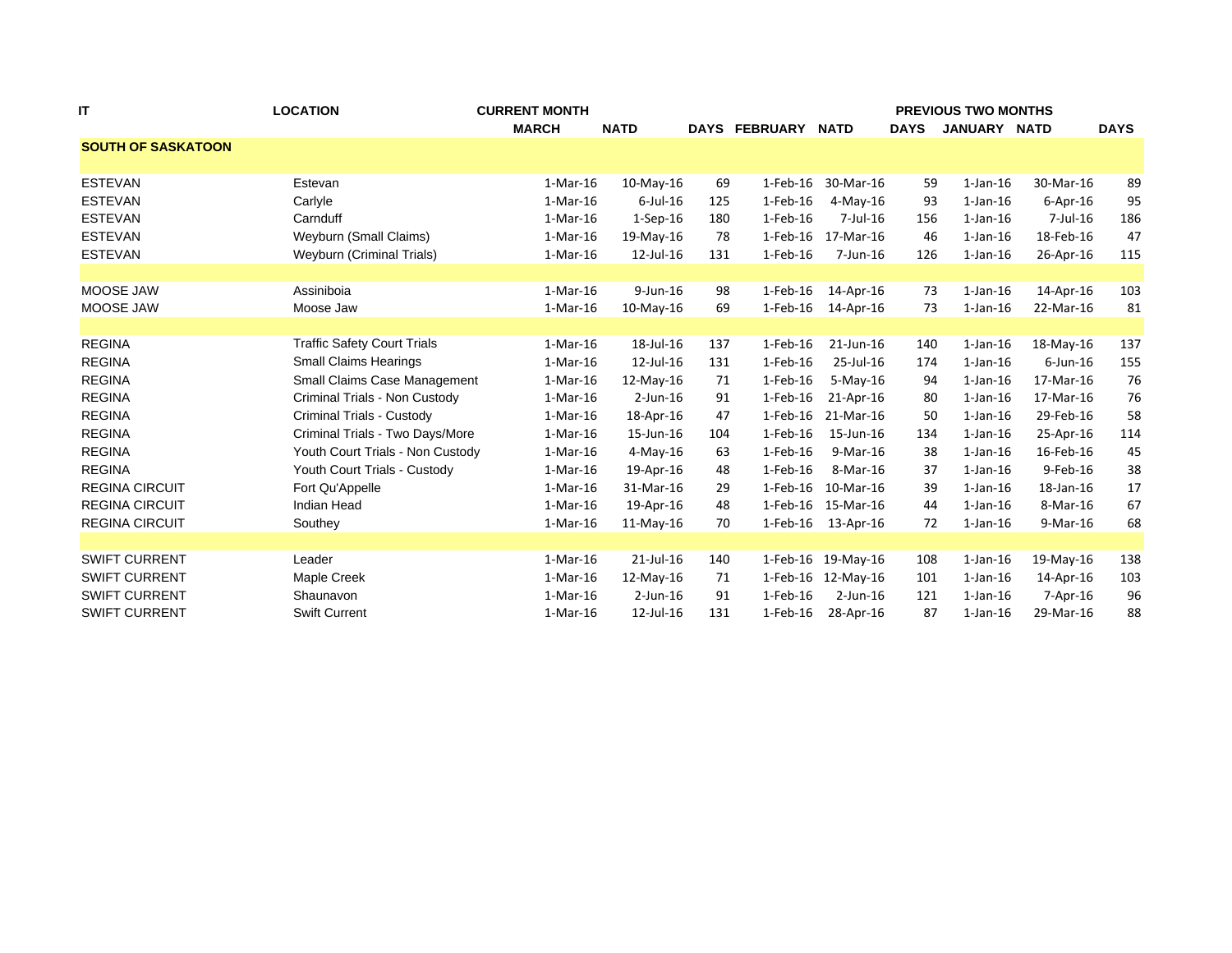| <b>CIRCUIT</b>                      | <b>LOCATION</b>  | <b>NEXT AVAILABLE TRIAL DATES</b><br><b>MARCH</b> | <b>CURRENT MONTH</b><br><b>NATD</b> |     | DAYS FEBRUARY  | <b>NATD</b>        | <b>DAYS</b> | <b>JANUARY</b> | <b>PREVIOUS TWO MC</b><br><b>NATD</b> | <b>DAYS</b> |
|-------------------------------------|------------------|---------------------------------------------------|-------------------------------------|-----|----------------|--------------------|-------------|----------------|---------------------------------------|-------------|
| <b>SOUTH OF SASKATOON CONTINUED</b> |                  |                                                   |                                     |     |                |                    |             |                |                                       |             |
| <b>WYNYARD</b>                      | Punnichy         | 1-Mar-16                                          | 26-Apr-16                           | 55  | 1-Feb-16       | 19-Apr-16          | 78          | $1$ -Jan- $16$ | 22-Mar-16                             | 81          |
| <b>WYNYARD</b>                      | Rose Valley      | 1-Mar-16                                          | 1-Jun-16                            | 90  |                | 1-Feb-16 12-May-16 | 101         | $1$ -Jan- $16$ | 4-May-16                              | 123         |
| <b>WYNYARD</b>                      | Wadena           | 1-Mar-16                                          | 19-May-16                           | 78  | $1-Feb-16$     | 3-Mar-16           | 32          | $1$ -Jan- $16$ | 4-Feb-16                              | 33          |
| <b>WYNYARD</b>                      | Wynyard          | $1-Mar-16$                                        | 28-Jul-16                           | 147 | 1-Feb-16       | 24-Mar-16          | 53          | $1$ -Jan- $16$ | 25-Feb-16                             | 54          |
|                                     |                  |                                                   |                                     |     |                |                    |             |                |                                       |             |
| <b>YORKTON</b>                      | <b>Broadview</b> | 1-Mar-16                                          | $5-Mav-16$                          | 64  | 1-Feb-16       | 16-Mar-16          | 45          | $1$ -Jan- $16$ | 10-Feb-16                             | 39          |
| <b>YORKTON</b>                      | Canora           | 1-Mar-16                                          | 28-Jul-16                           | 147 |                | 1-Feb-16 26-May-16 | 115         | 1-Jan-16       | 19-May-16                             | 138         |
| <b>YORKTON</b>                      | Esterhazy        | 1-Mar-16                                          | 26-May-16                           | 85  | 1-Feb-16       | 26-Apr-16          | 85          | $1$ -Jan- $16$ | 26-Apr-16                             | 115         |
| <b>YORKTON</b>                      | Kamsack          | 1-Mar-16                                          | $21$ -Jul-16                        | 140 | $1$ -Feb- $16$ | $1$ -Jun-16        | 120         | $1$ -Jan- $16$ | 4-May-16                              | 123         |
| <b>YORKTON</b>                      | Melville         | 1-Mar-16                                          | $5-Mav-16$                          | 64  | 1-Feb-16       | 21-Mar-16          | 50          | $1$ -Jan- $16$ | 21-Mar-16                             | 80          |
| <b>YORKTON</b>                      | Moosomin         | 1-Mar-16                                          | 26-May-16                           | 85  |                | 1-Feb-16 17-May-16 | 106         | $1$ -Jan- $16$ | $3-Mav-16$                            | 122         |
| <b>YORKTON</b>                      | Yorkton          | 1-Mar-16                                          | 18-Aug-16                           | 167 | $1-Feb-16$     | 7-Jul-16           | 156         | $1$ -Jan- $16$ | 28-Jun-16                             | 177         |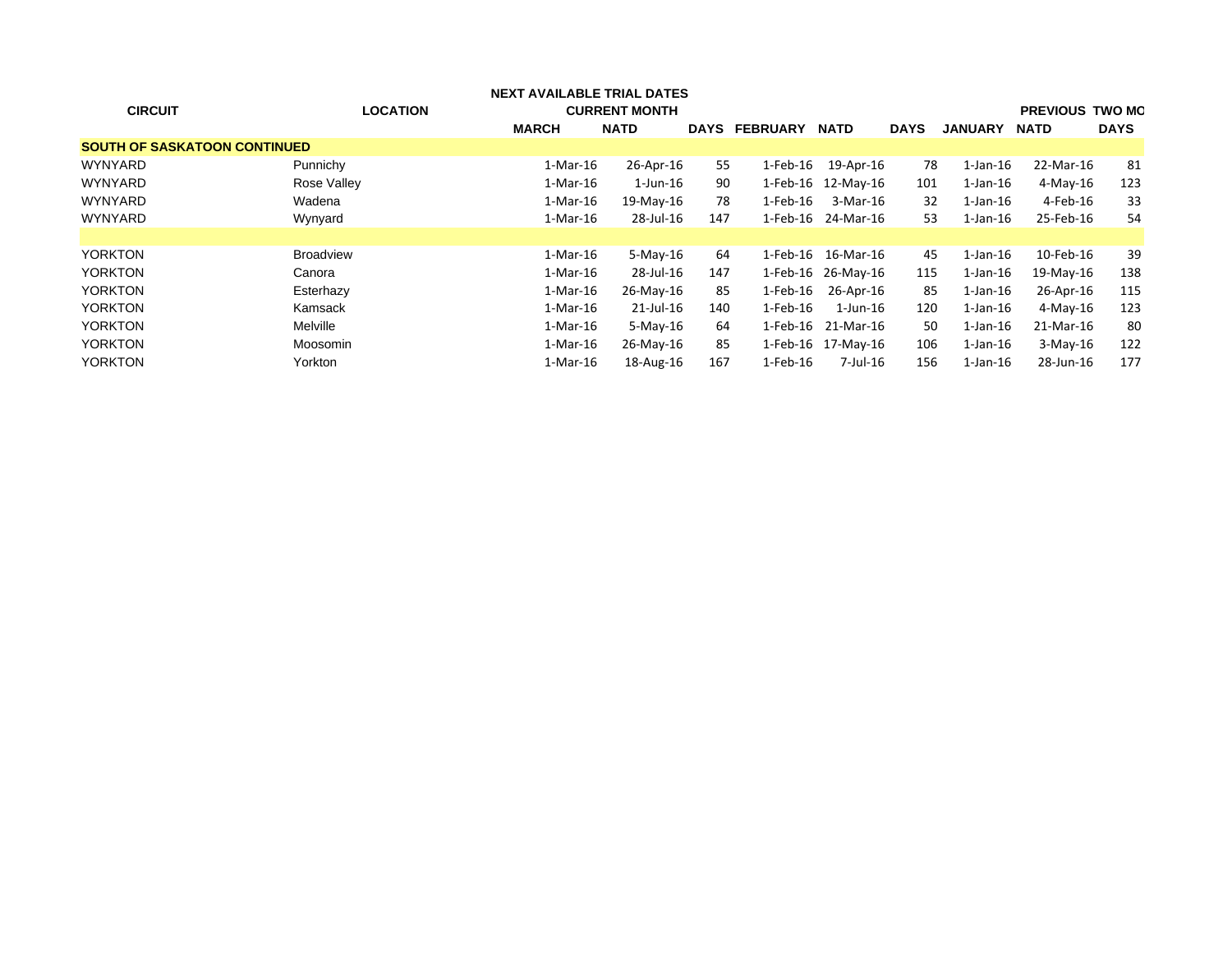| <b>CIRCUIT</b>             | <b>LOCATION</b>                     |              | <b>PREVIOUS TWO MONTHS</b> |     |                      |                    |             |                |             |             |
|----------------------------|-------------------------------------|--------------|----------------------------|-----|----------------------|--------------------|-------------|----------------|-------------|-------------|
|                            |                                     | <b>MARCH</b> | <b>NATD</b>                |     | <b>DAYS FEBRUARY</b> | <b>NATD</b>        | <b>DAYS</b> | JANUARY NATD   |             | <b>DAYS</b> |
| <b>SASKATOON AND NORTH</b> |                                     |              |                            |     |                      |                    |             |                |             |             |
|                            |                                     |              |                            |     |                      |                    |             |                |             |             |
| <b>SASKATOON CITY</b>      | <b>Traffic Safety Court Trials</b>  | $1-Mar-16$   | $7$ -Jul-16                | 126 | $1-Feb-16$           | $7$ -Jul-16        | 156         | $1$ -Jan- $16$ | 14-Jun-16   | 163         |
| <b>SASKATOON CITY</b>      | <b>Small Claims Hearings</b>        | $1-Mar-16$   | 13-Jun-16                  | 102 | $1-Feb-16$           | 14-Apr-16          | 73          | $1$ -Jan- $16$ | 16-Mar-16   | 75          |
| <b>SASKATOON CITY</b>      | <b>Small Claims Case Management</b> | $1-Mar-16$   | 14-Jun-16                  | 103 | 1-Feb-16             | 25-Apr-16          | 84          | $1$ -Jan- $16$ | 28-Mar-16   | 87          |
| <b>SASKATOON CITY</b>      | Criminal Trials - Custody           | 1-Mar-16     | 15-Jun-16                  | 104 | 1-Feb-16             | 30-May-16          | 119         | $1$ -Jan- $16$ | 27-Apr-16   | 116         |
| <b>SASKATOON CITY</b>      | Criminal Trials - Non Custody       | $1-Mar-16$   | 20-Jun-16                  | 109 | 1-Feb-16             | $1$ -Jun- $16$     | 120         | $1$ -Jan- $16$ | $3-May-16$  | 122         |
| <b>SASKATOON CITY</b>      | Criminal Trials - Two Days/More     | $1-Mar-16$   | 28-Jun-16                  | 117 | $1-Feb-16$           | $1$ -Jun-16        | 120         | $1$ -Jan- $16$ | $10-Mav-16$ | 129         |
| <b>SASKATOON CITY</b>      | Youth Court Trials - Custody        | $1-Mar-16$   | 18-May-16                  | 77  | $1$ -Feb- $16$       | 21-Apr-16          | 80          | $1$ -Jan-16    | 17-Feb-16   | 46          |
| <b>SASKATOON CITY</b>      | Youth Court Trials - Non Custody    | $1-Mar-16$   | 24-May-16                  | 83  | $1-Feb-16$           | 16-May-16          | 105         | $1$ -Jan-16    | 21-Mar-16   | 80          |
| SASKATOON RURAL            | Beardy's & Okemasis                 | $1-Mar-16$   | $1$ -Jun- $16$             | 90  | $1$ -Feb- $16$       | 16-Mar-16          | 45          | $1$ -Jan-16    | 17-Feb-16   | 46          |
| SASKATOON RURAL            | <b>Blaine Lake</b>                  | $1-Mar-16$   | $2$ -Jun-16                | 91  | $1-Feb-16$           | $5-Mav-16$         | 94          | $1$ -Jan- $16$ | 3-Mar-16    | 62          |
| <b>SASKATOON RURAL</b>     | Humboldt                            | $1-Mar-16$   | 13-Jun-16                  | 102 | 1-Feb-16             | $6$ -Jun-16        | 125         | $1$ -Jan- $16$ | 22-Feb-16   | 51          |
| <b>SASKATOON RURAL</b>     | Kindersley                          | $1-Mar-16$   | 12-Jul-16                  | 131 | 1-Feb-16             | 12-Jul-16          | 161         | $1$ -Jan- $16$ | 24-May-16   | 143         |
| <b>SASKATOON RURAL</b>     | Outlook                             | $1-Mar-16$   | 14-Jul-16                  | 133 | 1-Feb-16             | 14-Jul-16          | 163         | $1$ -Jan-16    | 14-Apr-16   | 103         |
| <b>SASKATOON RURAL</b>     | Rosetown                            | $1-Mar-16$   | 24-May-16                  | 83  | 1-Feb-16             | 24-May-16          | 113         | $1$ -Jan-16    | 26-Apr-16   | 115         |
| <b>SASKATOON RURAL</b>     | Rosthern                            | $1-Mar-16$   | $11-May-16$                | 70  | $1$ -Feb- $16$       | 13-Apr-16          | 72          | $1$ -Jan- $16$ | 24-Feb-16   | 53          |
| SASKATOON RURAL            | Watrous                             | 1-Mar-16     | 19-May-16                  | 78  |                      | 1-Feb-16 19-May-16 | 108         | $1$ -Jan- $16$ | 21-Apr-16   | 110         |
|                            |                                     |              |                            |     |                      |                    |             |                |             |             |
| <b>LLOYDMINSTER</b>        | Lloydminster                        | $1-Mar-16$   | 12-May-16                  | 71  | $1$ -Feb-16          | 11-Apr-16          | 70          | $1$ -Jan- $16$ | 24-Mar-16   | 83          |
| <b>LLOYDMINSTER</b>        | Onion Lake                          | 1-Mar-16     | 5-Oct-16                   | 214 | 1-Feb-16             | 7-Sep-16           | 216         | 1-Jan-16       | $6$ -Jul-16 | 185         |
| <b>LLOYDMINSTER</b>        | St. Walburg                         | $1-Mar-16$   | $11-Mav-16$                | 70  | 1-Feb-16             | 13-Apr-16          | 72          | $1$ -Jan- $16$ | 15-Mar-16   | 74          |
|                            |                                     |              |                            |     |                      |                    |             |                |             |             |
| <b>MELFORT</b>             | <b>Carrot River</b>                 | $1-Mar-16$   | 14-Apr-16                  | 43  | $1-Feb-16$           | 25-Feb-16          | 24          | $1$ -Jan- $16$ | 4-Feb-16    | 33          |
| <b>MELFORT</b>             | Hudson Bay                          | 1-Mar-16     | 23-Aug-16                  | 172 | 1-Feb-16             | 26-Apr-16          | 85          | $1$ -Jan- $16$ | 23-Feb-16   | 52          |
| <b>MELFORT</b>             | Melfort                             | 1-Mar-16     | 12-May-16                  | 71  | 1-Feb-16             | 12-May-16          | 101         | $1$ -Jan- $16$ | 31-Mar-16   | 89          |
| <b>MELFORT</b>             | Nipawin                             | $1-Mar-16$   | 25-May-16                  | 84  | $1$ -Feb- $16$       | 18-Apr-16          | -77         | $1$ -Jan-16    | 30-Mar-16   | 89          |
| <b>MELFORT</b>             | Tisdale                             | $1-Mar-16$   | 19-Jul-16                  | 138 | 1-Feb-16             | 19-Jul-16          | 168         | $1$ -Jan- $16$ | $5$ -Jul-16 | 184         |
| <b>MELFORT</b>             | Wakaw                               | 1-Mar-16     | $9-Aug-16$                 | 158 | 1-Feb-16             | 12-Jul-16          | 161         | $1$ -Jan- $16$ | 14-Jun-16   | 163         |